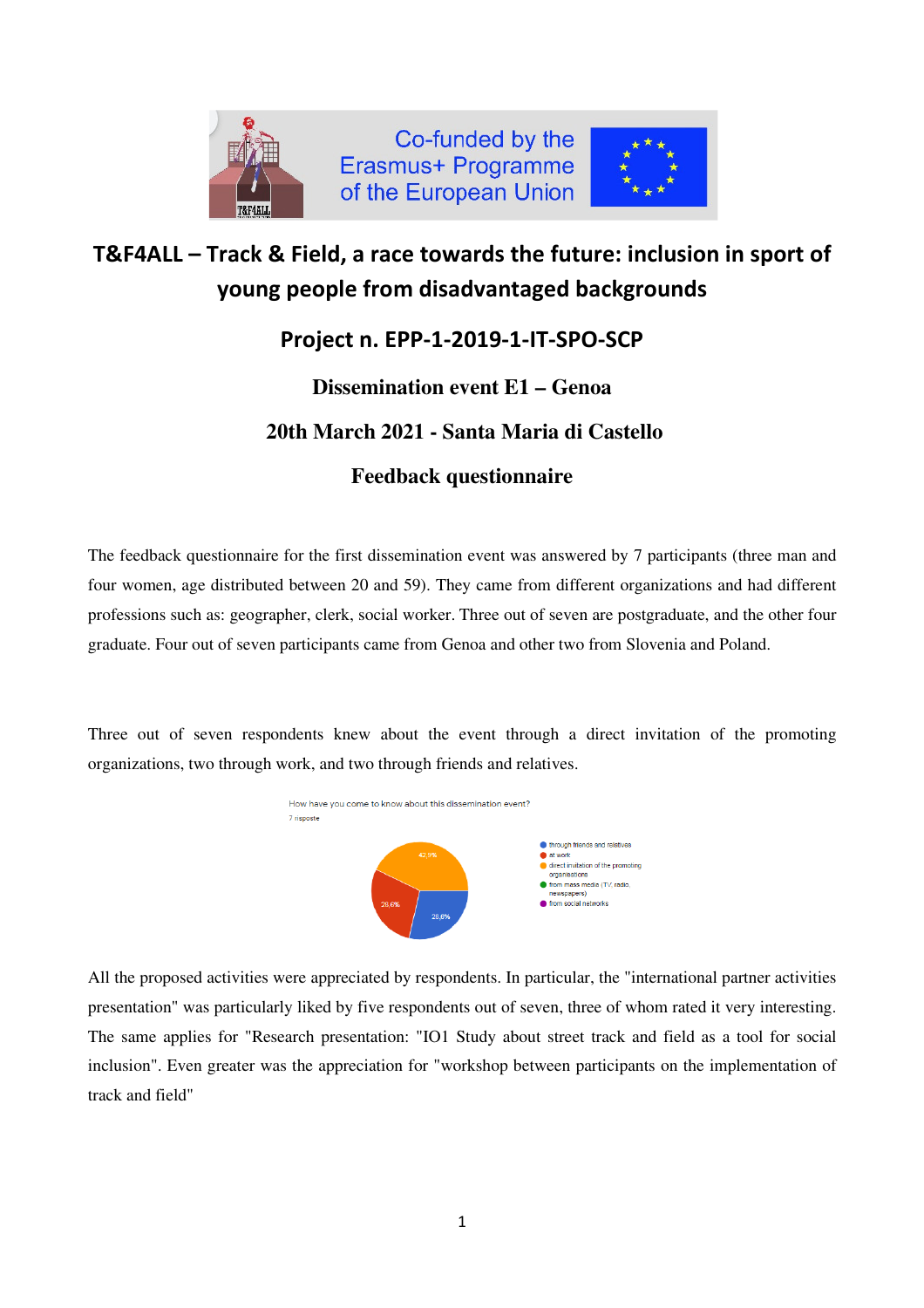Were the activities or presentations interesting?



All participants were satisfied with the information provided during the speeches and considerer the discussion supplied interesting information about the matter of the project. In addition, everybody is willing to surf the website to find further information and updates.



The most important issues for the project is the new approach and the testing of a new model together with the aim of inclusion of disadvantaged youth.